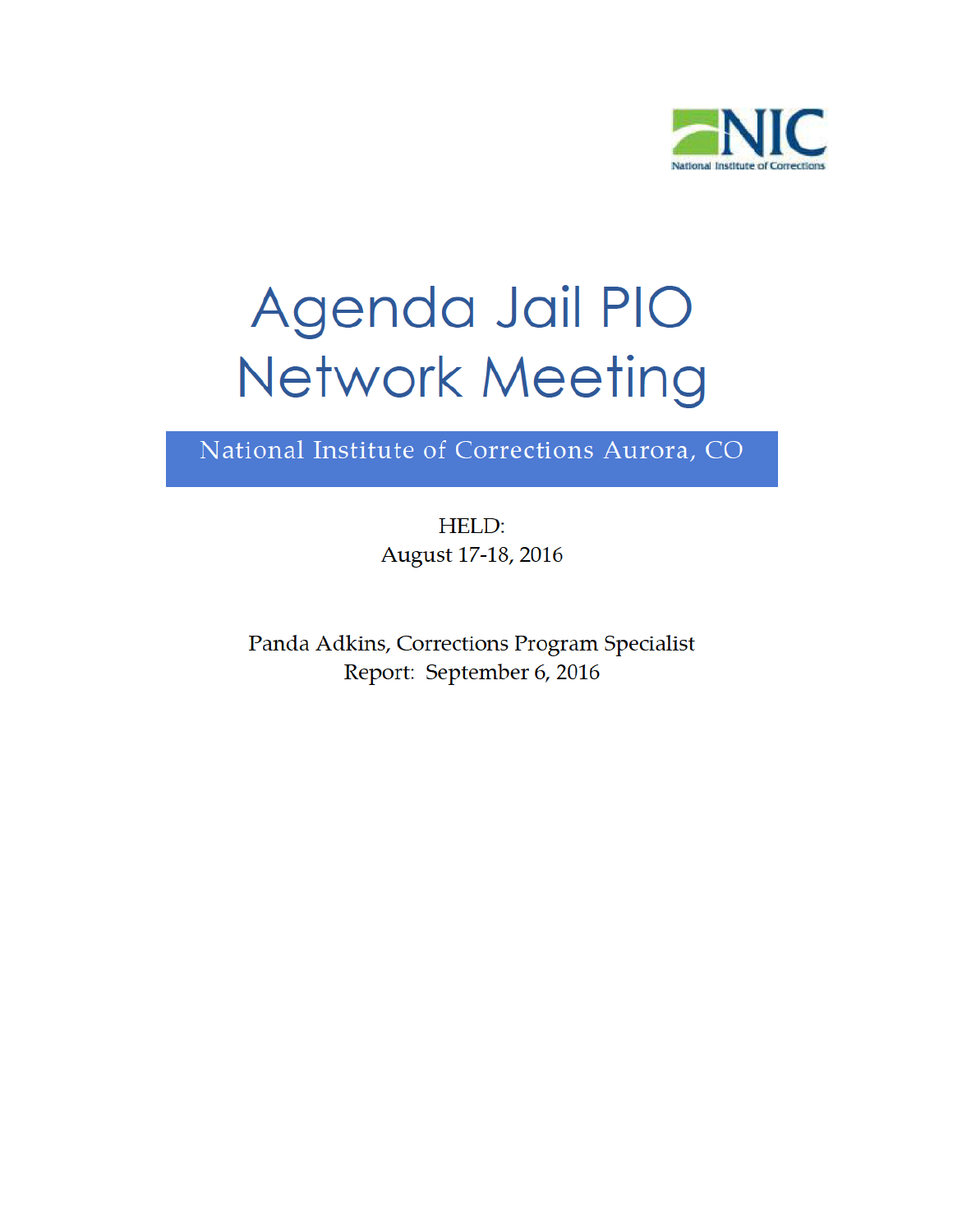## NIC Jail PIO Network Meeting

## Day 1

## Welcome and NIC Overview

8:02 AM 26 attendees upon program start.

 Panda Adkins introduced Academy Chief Jeff Hadnot, who described the resources available at the Academy – including the Information Center. Program development and leadership training is also provided along with broadcasts and virtual conferences. Jeff also encouraged the participants to register for the virtual conference: Innovated Approaches to Corrections that will be held Nov 9, 2016. Participants can register at **www.nicvirtualconference.com**. *Break – (Welcome and NIC Overview* Mational Sections and NIC Overview and the particular of Particular and Adkins introduced Academy Chief Jeff Hadnot, who described the resources available at the Academy -inducing the In

 Panda identified several logical issues including altitude sickness, smoking location, reimbursements, etc.

 Ms. Adkins also provided an overview of the PIO Network for participants, especially those who are new to the network including the objectives of the program.

## Participant Introductions (8:20 AM)

 Panda described the process for introductions. Each participant provided their name, agency and length of time as PIO, and a few personal things depending on the candy they selected.

Panda reviewed the agenda with the participants.

*Break - (9:00 AM)* 

*Institute of Corrections*

 $\bullet$   $\bullet$   $\bullet$ 

 The National Institute of Corrections (NIC) is a small federal agency within the Department of Justice, Bureau of Prisons. NIC was established in the 1970ʹs to be the primary federal source of assistance to state and agencies. The Jails Division of NIC helps local jails across the country by providing training, technical assistance, and information services. local correctional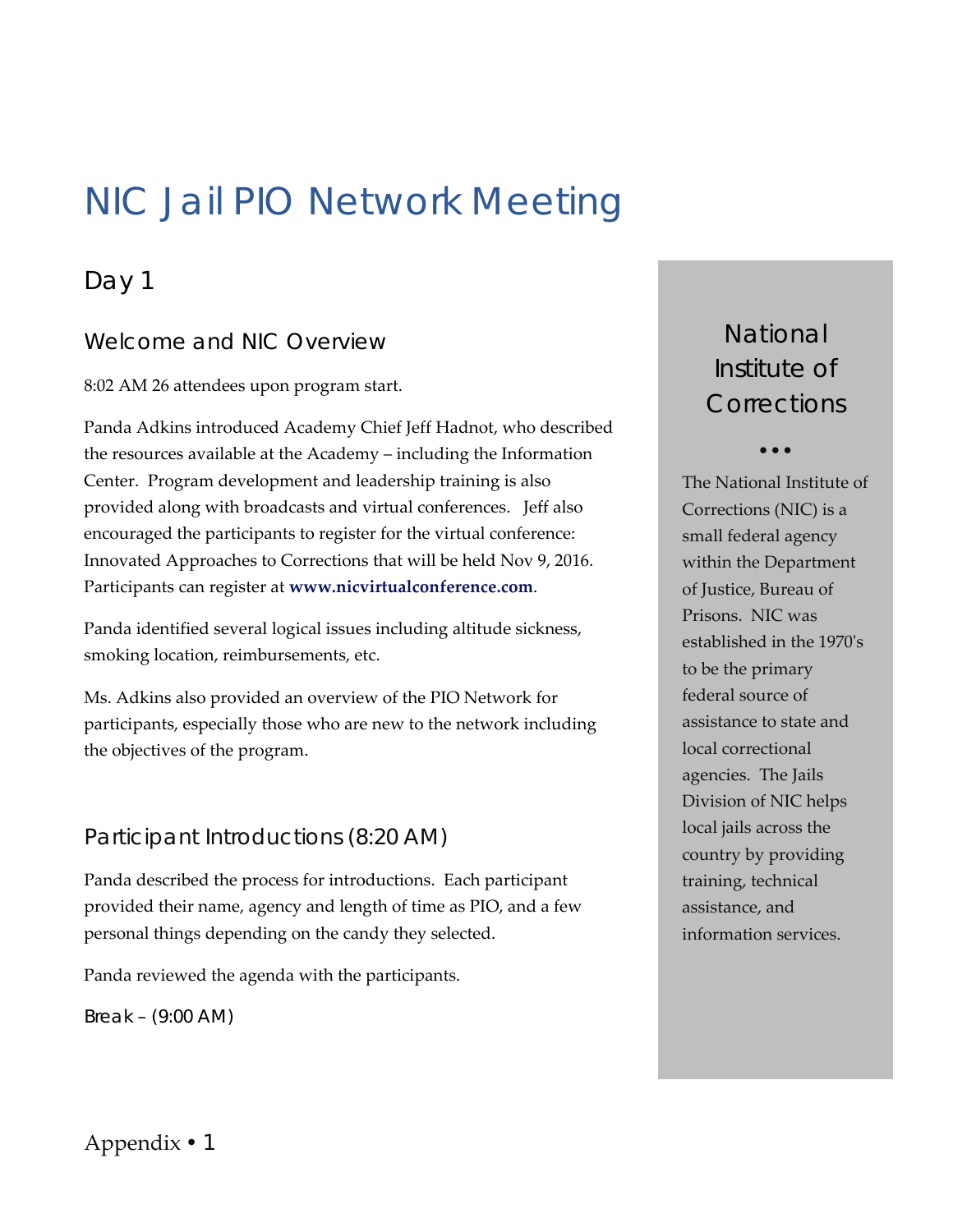$\bullet$ <br> $\bullet$  $\bullet$   $\bullet$   $\bullet$ 

## Addressing Mentally Ill in Jails (9:15 AM)

Nicole Nishida and James Keith presented a program for Addressing Mental Illness in Jails.

The presentation focused on common questions from the media, how mental illness care "spider-webs" into other issues.

 Statistics can assist in conveying the message. The statistics reinforce the notion that managing the mentally ill in jail is a national issue. Information is shared in generalities, but specific inmates with mental illness are not selected for interviews.

CIT (Crisis Intervention Training) can assist in providing an alternative to a use of force option.

 Nicole shared a video of a news report of the LA County experience in dealing with mentally ill. The news report highlighted the training: Divert, that LA County Sheriff's Office staff receive as part of their basic training. Nicole shared that she pitched the story to the press – focusing on a reporter who was responsive to community issues. Nicole reminded the participants that television media allows approximately one minute of time. It is important to identify and prepare the story participants in advance.

 A question was raised about the increasing number of persons with mental illness. The discussion revealed that drug use, deinstitutionalization, and the diagnosis of people (i.e., the involvement of mental health practitioners is increasing the identification of those folks). The mentally ill tend to have lower bonds and longer lengths of stay. Participants shared their agency increases (i.e., 10% ten years ago and 30% today) of persons with mental illness.

 Participants discussed the importance of educating the public regarding this, and other hot issues. Part of the issue is humanizing the population and recognizing that mental illness is often no different than other illness. The difference is that persons with mental illness are addressed through law enforcement, and other illnesses are addressed through community resources. James pointed out that success stories as the one shared by a participant should be pitched to reporters where appropriate to do so.

 Other participants indicated that they are signing inmates up for Medicaid. The importance of timing such a story with the open enrollment period was noted.

 James shared information regarding Bexar County. The jail has become a national model for addressing persons with mental illness in jails. James emphasized that mentally ill must be a community initiative. The citizens, hesitant to merely build more jail beds, elected to consider alternatives such as specialty courts. Pre‐trial assessments reduced the population by 20%. The assessment included a validated risk assessment screening tool. Four triage questions are also asked upon arrest. A variety of pretrial services were implemented in Bexar County. "What gets measured, gets fixed… what stays measured, stays fixed!"

Appendix • 2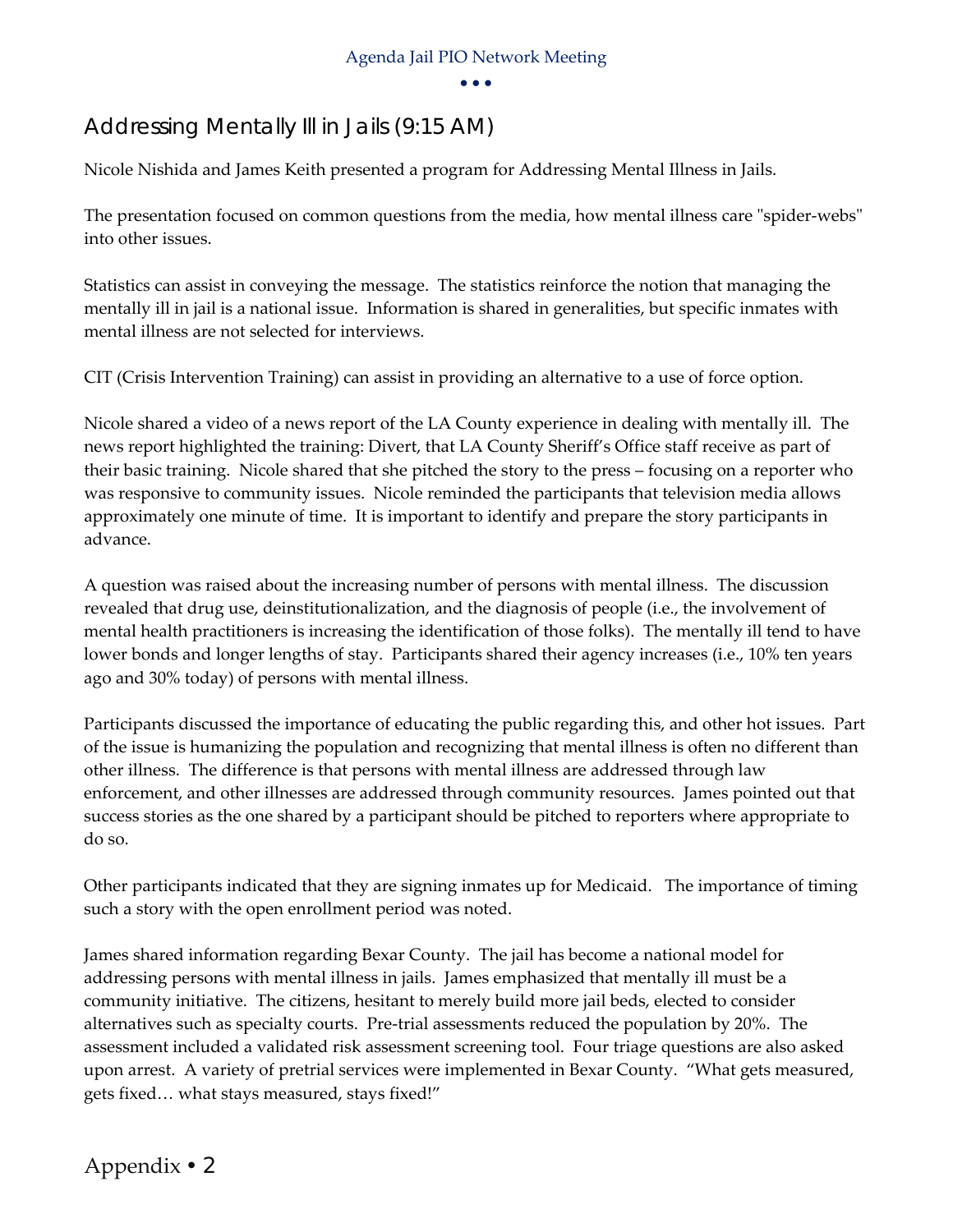Telling the story is essential. There is a recognition that inmates with mental illness is a hot topic, and documentary producers and media want to tell the story. Resources such as the PIO Network and others can help to highlight the experience other agencies have had. Other participants indicated that stories of pregnant females is also a new hot topic. Participants noted that these types of stories are very staff‐intensive.

 James reinforced that sharing information between the PIOs is essential to help prepare PIOs for potential stories. Nicole indicated that she requires a written intent email and a list of the questions in advance.

*Break: 10:10 – 10:20* 

 James and Nicole reinforced the importance of selecting people for interviews who present a positive image, and the importance of controlling your message.

 The focus should be on showing the media what you are doing it correctly. With respect to dealing with the mentally ill:

 Consult with the care provider in advance Ensure privacy – HIPPA Outline dos and don'ts

 James shared a video dealing with mental illness care. Following a series of staff off‐duty misconduct, Bexar County focused on the role of the detention officer stress. James facilitated a discussion of the video. There was a question about showing examples of contraband, etc., as viewed in the video. James indicated that Bexar County recognizes that inmates would not be learning anything they do not already know. A question was raised about the staff in riot gear. James reported that they would not use this footage today. The trend of showing high profile policing has diminished.

 Participants asked about developing a relationship with reporters. Nicole suggested that staff meet with the media including producers, crime beat reporters and managing editors. James reinforced that when there is an issue, it is important that the PIO be transparent with the media. Participants shared that sharing mug shots with reporters making a request, can be an excellent starting point for building relationships with the media.

 Working with the administration has been difficult for some participants. Suggestions included: marketing within the agency, sharing how the stories provide benefit to the agency or unit, link to similar stories from other agencies, etc. Make certain there is policy addressing how the press will be managed. Collect stock photos and videos. Participants shared their experience of having "community pizza lunches" with the sheriff and reaching out to various units in the agency. The importance of using radio as an option for connecting with the media was also discussed.

Panda facilitated a discussion that related back to the persons with mental illness. We typically do not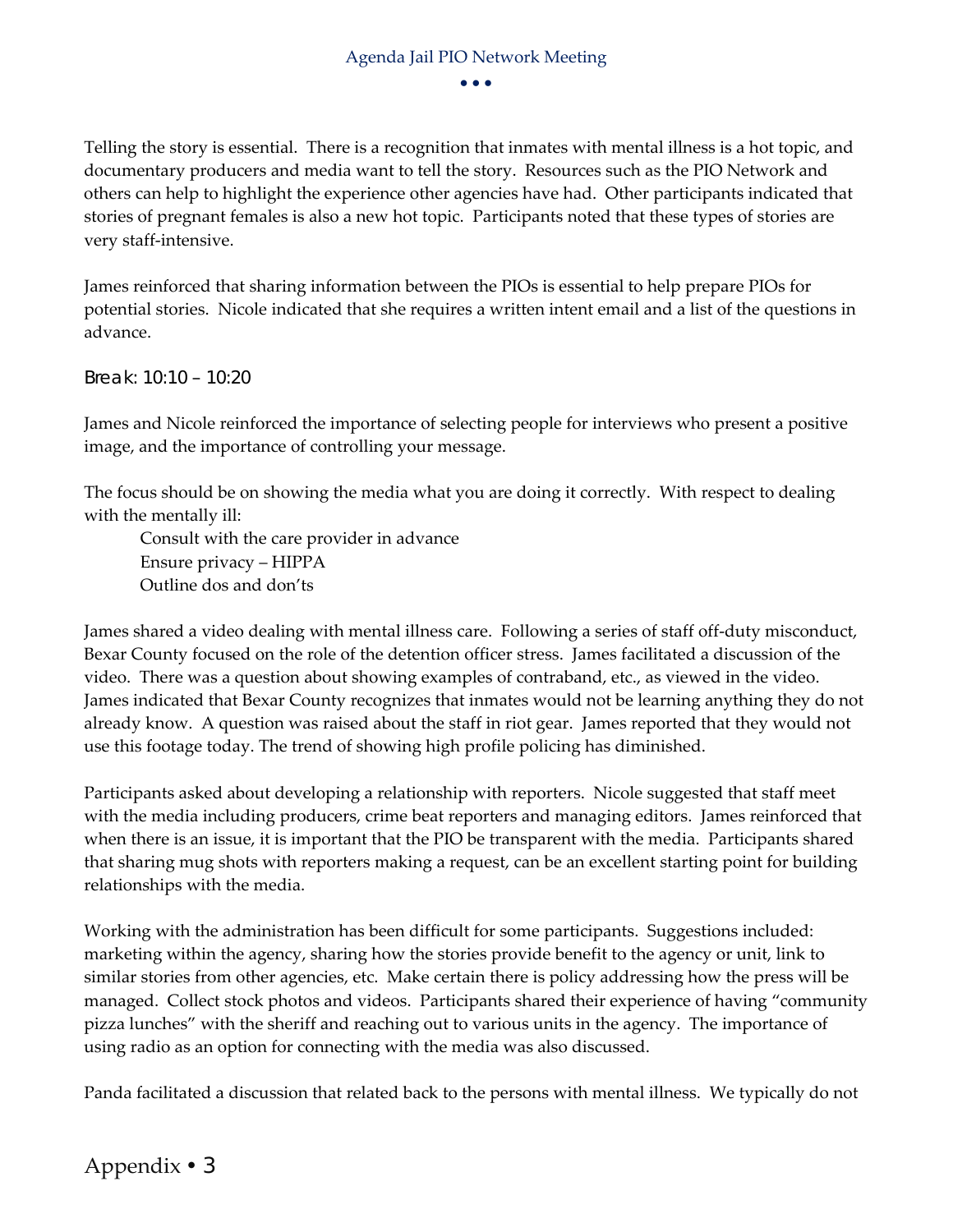$\bullet$ <br> $\bullet$  $\bullet$   $\bullet$   $\bullet$ 

 hire staff to be able to manage the mentally ill. NIC offers CIT training. Participants were asked to share some of their experiences:

- Sentencing option for person with co-occurring disorders, where offenders report in regularly.
- Alternatives for persons who are determined incompetent to stand trial. These inmates would have otherwise been transported to a state hospital.
- NAMI relationship is helping patrol officers to identify if behaviors are criminally based on mental health based. Businesses have supported the initiative financially.
- Tele-med systems installed in the jail.
- Mental health courts managed in one unit.
- Prescription cards for releases coordinated with CVS, health care provider, and local health department.
- Comfort program using canines for calming the inmates with mental illness.
- Multi-disciplinary treatment team follows the mental ill during incarceration.
- Reach out to community service board if a person has self-identified as suicidal is released.
- Use NIC to map services available in the community. Identify the service providers and gaps in service.

*Break: 11:17- 11:30* 

Information Center Tour (11:30AM)

Lunch (12:00 – 1:00PM)

Managing Crisis (1:00PM)

 Simon Crittle and Yolanda Evans facilitated the discussion regarding Managing Crises in a jail. They shared a quote addressing not letting a bad situation worse. Three types of crises were summarized.

 *Major Incidents* can range from natural disasters, hostage situations, etc. The incident command system, and therefore FEMA may become involved. The FBI Quick Reference Guide provides a summary of considerations for communicating with the media. The importance of quelling incidents as quickly as possible is essential (the six arrested in Baltimore – quelled the rioting, but prosecution was not successful.

 The nature of negative stories is they typically only last for one news cycle, but if they happen repeatedly, a question about the system as a whole.

 *Systemic issues.* These can last for many years and do permanent damage. A question raised about getting through a news cycle, but having the social media pick up on the story. There is potential legislation that will not allow the deletion of social media due to First Amendment rights – although some report that the entry can be hidden. Often it is an opportunity to mitigate some of the bad press. Social media is public domain. Build the relationship with the community to potentially mitigate the impact of negative publicity. Panda referred to this engagement as building "equity."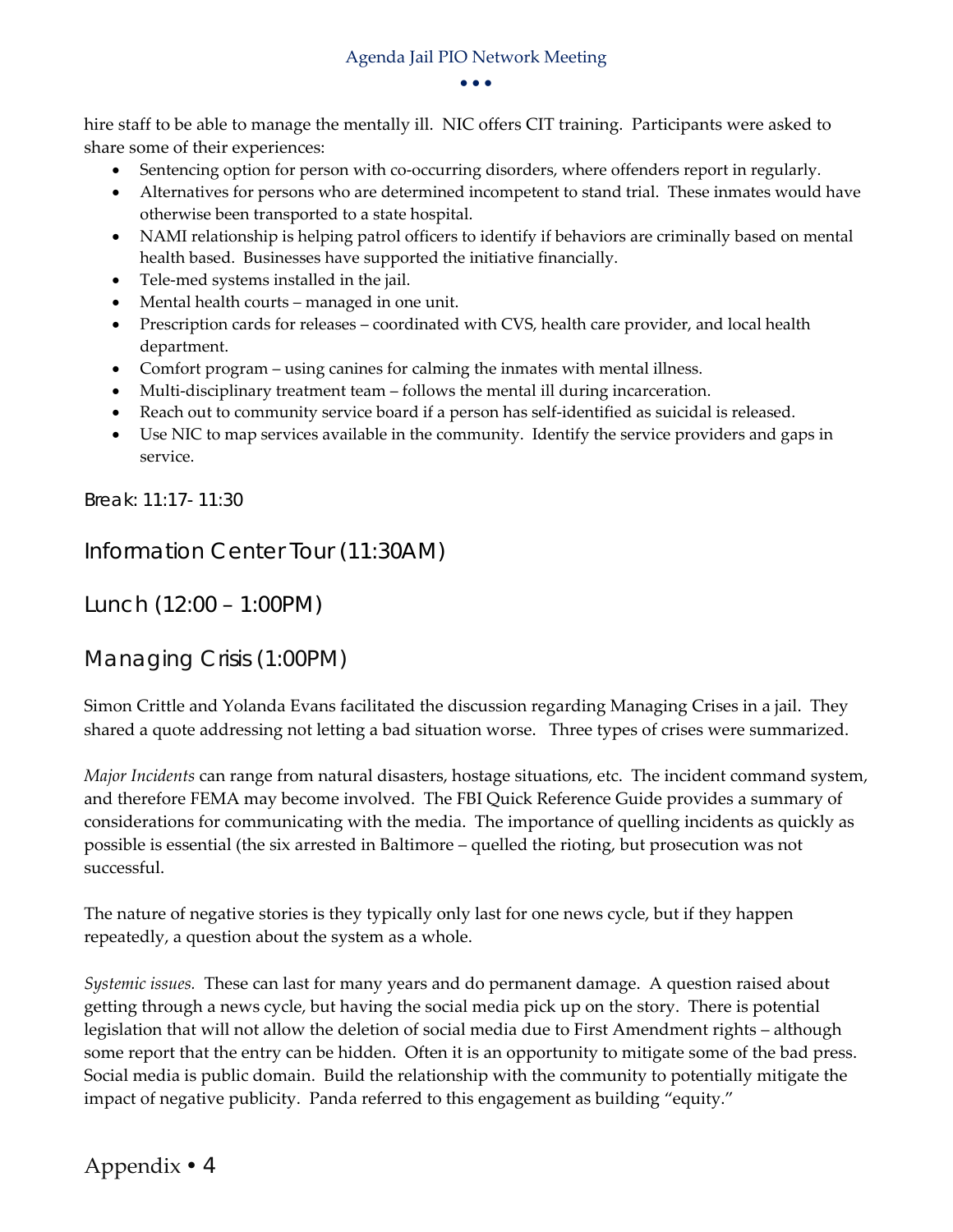Simon discussed the cycle of a crisis.

Six – steps to respond to a situation

- Pre-planning
- Maintaining Control (who is going to have speaking parts; managing egos is a potential concern.
- Developing Key Messages (have information on previous training, etc.) Weave key messages in.
- When to talk / not talk A question was asked about sharing camera footage (only if under investigation). If the story is going to leak – it is better to be proactive. Monitor the inmate phones – can give a heads up about how much the public knows. Getting ahead of the story can be a benefit in terms of crafting the message – some agencies have had issues with their unions about releasing information about staff misconduct.
- Using Social Media Twitter (Periscope and Facebook live are good resources to getting a message out).
- Lessons Learned what worked well, what did not work. Were the right people at the table. Did the message work? The example given was a press conference, a lesson learned was to have individual interviews.

 A question was raised about handling the high profile reporters. If a national reporter, be sure to choose words very carefully. In addition, it may be helpful to deal with other reporters who will report the factual story. May consider contacting the editor.

 High profile offenders – provide the same information as with any other inmate. Make sure that the jail does not become the story.

 Simon summarized by reminding the participants that they should continuously provide positive information to the press to build good will.

*Break: 2:15 – 2:30* 

### Handling Major Issues – On Scene - (2:30 PM)

 Jackie Kirby shared information about handling major issues. A packet of information was distributed to all participants. Jackie specifically mentioned that officer involved shootings should be investigated by an agency other than the involved agency.

 The Halloween Officer involved shooting was one of the examples used. Part of the issue was whether the incident should have involved a law enforcement response to begin with. Virtually all information was released to the public.

 Lanagan Street Shooting – part of the issue was the lack of video available (vehicle or body cameras. Interagency collaboration is essential to incident response and better controlling the information.

Appendix • 5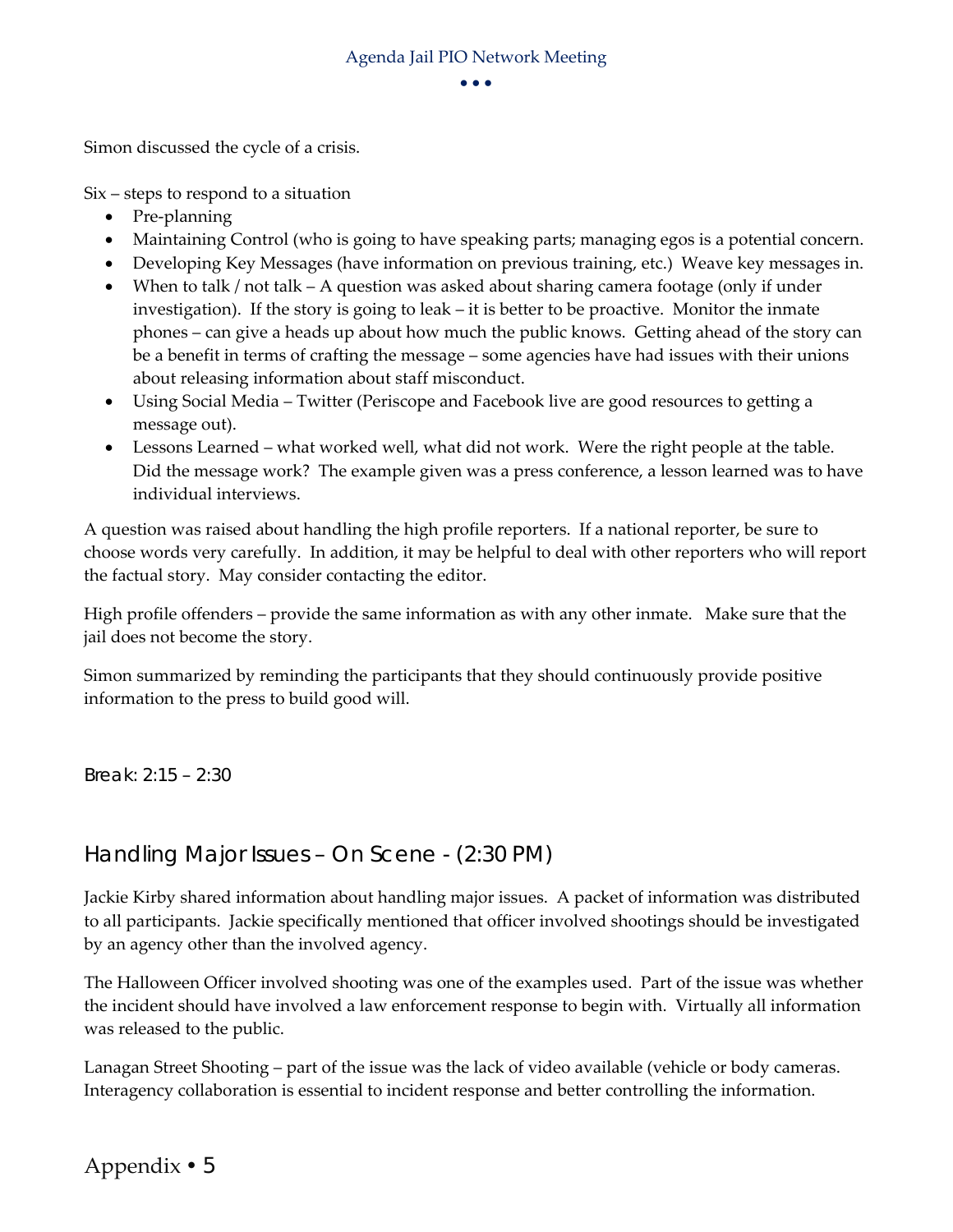Planned Parenthood Shooting – Initial press conference, El Paso County Sheriffʹs Office was invited to assist the local PIO. The second press conference was well planned in response to some of the difficulties experienced during the initial press conference. A city official held one impromptu press conference; the PIO had to suspend the press conference.

Recommendations:

- Set up a white board with information that CAN be released.
- Establish times for press releases responsive to different time zones.
- Stand up a JIC II Joint information center ‐ Jackie noted that it was social media that informed the officials that vicarious trauma was found in the community. Social media mining was used to get information about the incident.
- Relay consistent and correct information to the community.
- Provide an interpreter!
- Humanize the officers and families of victims to avoid providing information insensitive to the victim's families, etc.
- Where possible, take care of the local media.

Jackie and others noted that the media could meet with inmates regardless of attorney approval.

 Jackie shared a video of a local news story. She also noted that photographs of incidents are often posted on line.

Jackie shared several lessons learned with the participants:

- Do not allow executive staff in incident command unless they are a part of command.
- Use Twitter to inform people to contact the JIC rather than the PIO.
- Make sure staff know that if there is a media request to talk with an inmate they should inform the PIO. Victims can be re‐victimized.
- Preparation for future incidents begin with debrief of previous incidents.
- Speak to other PIOs in the area from different disciplines.
- Do not neglect self ‐ Get support, sleep talk with a psychologist.
- Have ready resources in the event of an incident.
- Ask for information re: investigation what can be shared.

 Panda summarized the training for the day. Participants indicated that there were a significant number of "take-aways."

Panda summarized many of the facets of the PIO, including supporting justice and protecting victims.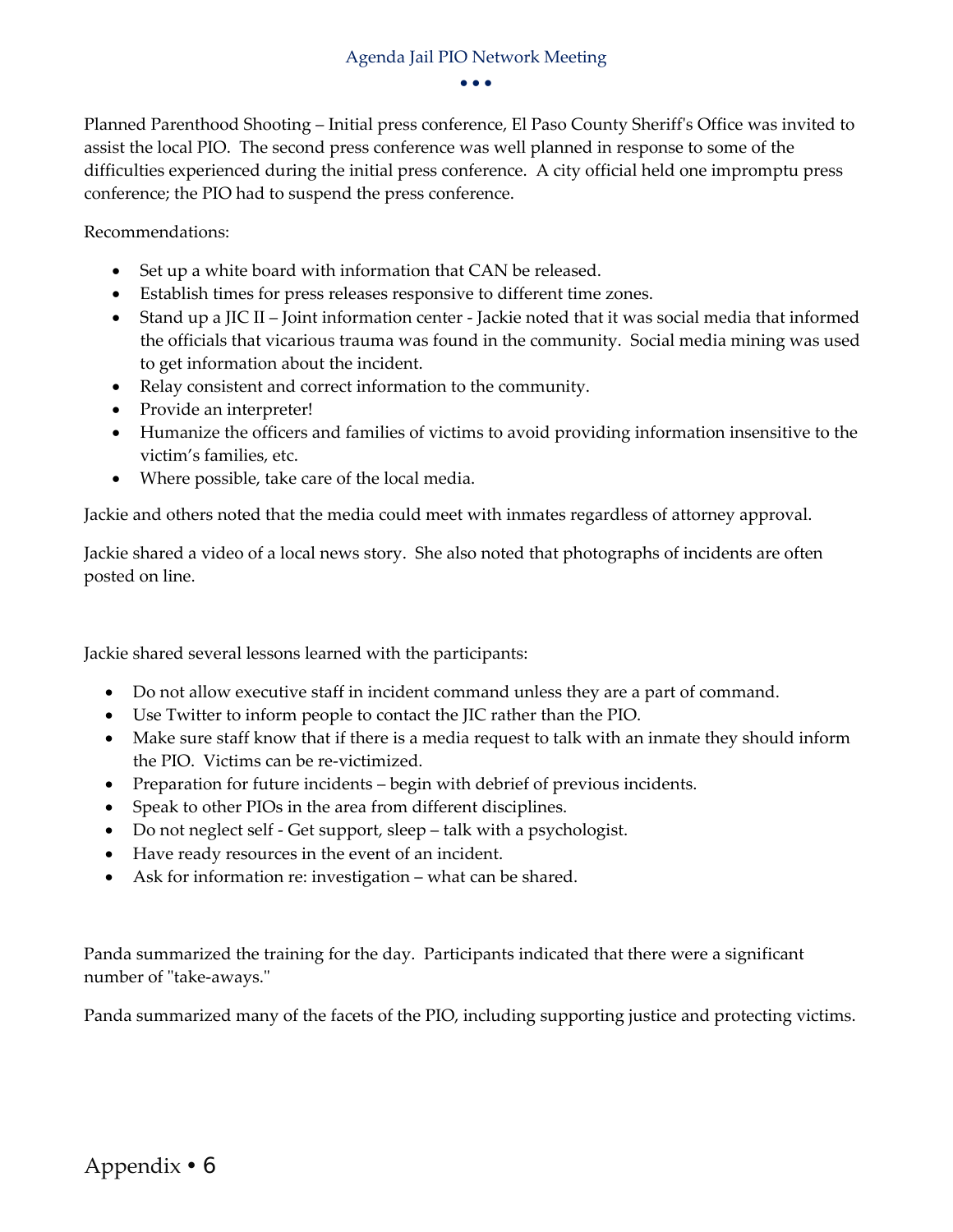## Day 2

## Introduction to the Day (8:02 AM)

Panda Adkins welcomed the participants and introduced the day.

Branding your Jail

#### BRANDING YOUR JAIL

 Derrick Jackson and Beth Nelson provided an overview of their experience that brought them and their agencies to address their jail branding. Derrick shared several quotes and asked the participants to share their tag lines or their brand.

 The focus of the session was to develop a common understanding of the term "branding" and how best to use it. In Derrickʹs case, the agency need to focus on the message in order to change the perception of the sheriff's office, political officials and the community. Participants asked about cost. Derrick acknowledged that it took several years to accomplish changing vehicles, uniforms, and other changes. The focus must be on "why" the agency does what it does and why that is important.

 Beth described why branding is important: focus on the deliverables….what can the agency accomplish. Be clear about priorities. The role of stakeholders is essential (understanding their needs and developing those relationships)

Training should always focus on how the training fits into the mission.

 Derrick showed a video of a Ted Talks video related to the "why" The video referred to the "Golden Circle" that addressed the "what" of an agency, the "how" things are done, and "why." It is the "why" that creates inspiration. The order in which the what, how and why are described must be reversed to first identify the why, then the how, and then the what. The concept comes from biology.

 Derrick challenged the participants to describe the importance of the "why" in their agencies/professions. Derrick shared the experience of connecting with the community through re‐ entry, which improved the involvement of the community.

 Beth shared her experience of implementing the ten steps to branding. Once leadership has bought in to the concept of branding, a task force needs to execute the process. The task force or a different committee could include members of the community to become more involved. Participants shared some of their experiences including asking the "why" with their staff appears to be based more on standards compliance, and the reason or "why" is not considered. The discussion included references to direct supervision and inmate behavior management operating philosophies. Participants recognize that it is often difficult to get others to buy‐in to the operating philosophy. Derrick shared that he redirects the discussion to reentry and reducing recidivism. The community needs to be educated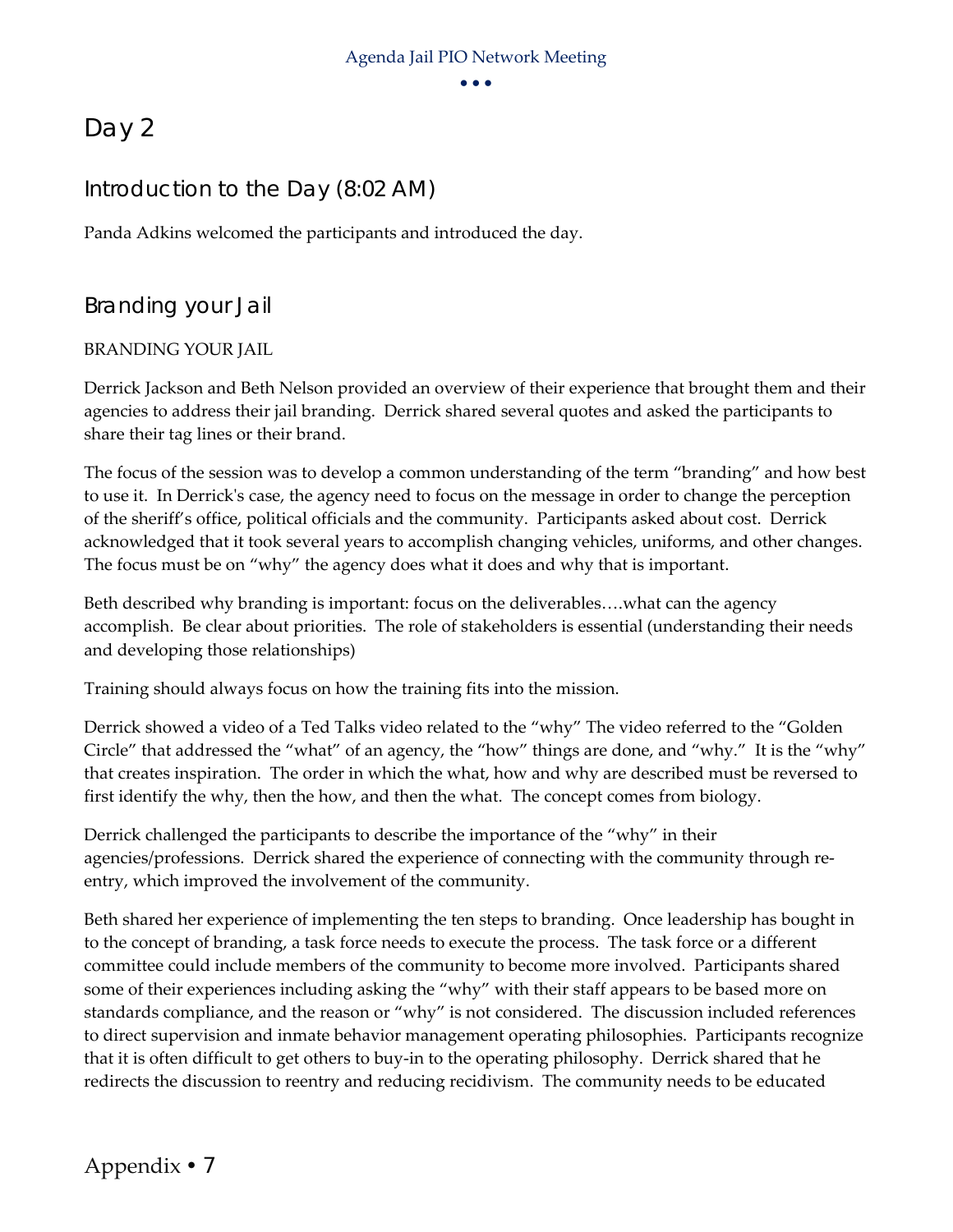$\bullet$ <br> $\bullet$  $\bullet$   $\bullet$   $\bullet$ 

 about the population in the jail, length of stay and special populations. The message has to be consistent.

 Beth continued to address the ten steps to branding by describing how to establish a foundation/starting point for the agency, and then begin to define characteristics, messages and audience.

#### *Break: 9:05 – 9:20*

 Derrick continued the session by sharing videos related to the Washtenaw Sheriff's Office and noted that there are often more negative videos than positive. He then challenged the participants to Google their agency videos and share some of the responses with the class – which many did.

 Beth discussed the importance of an agency SWOT Analysis (Strengths, Weaknesses, Opportunities and Threats) and shared a recent SWOT analysis she conducted in Putnam County. The discussion turned to communicating the need for a new jail. Participants shared that engaging the community is key. Beth reinforced that the focus must be on the role of the jail in the community. The participants shared how they were able to generate support for the branding process and the importance of staff actions sending strong messages. Focus their "why."

*Break: 10:20 – 10:35 AM* 

## Social Media for Corrections (10:35)

Kevin Maccioli and Julie Brooks introduced their experience and their agencies.

 Twitter, YouTube, Snap Chat, Vine, Facebook, Periscope, agency website, LinkedIn are all social media options to consider.

 The facilitators reminded the participants that social media is "social!" Agencies should not post activities and then forget to continue to update.

 Benefits of social media – it allows information to be posted so that staff do not have to answer all questions.

- Direct communication with the public
- Ability to get information out immediately
- Connect with press and public at the same time
- Helps with community dialogue.

 Each social media option has its own benefits (e.g., Twitter for short, alerts; Facebook allows for more content, humanizing stories; Periscope – video feeds).

 A question was raised about unofficial sites – Kevin will provide information on how to verify authentication for the official source of information.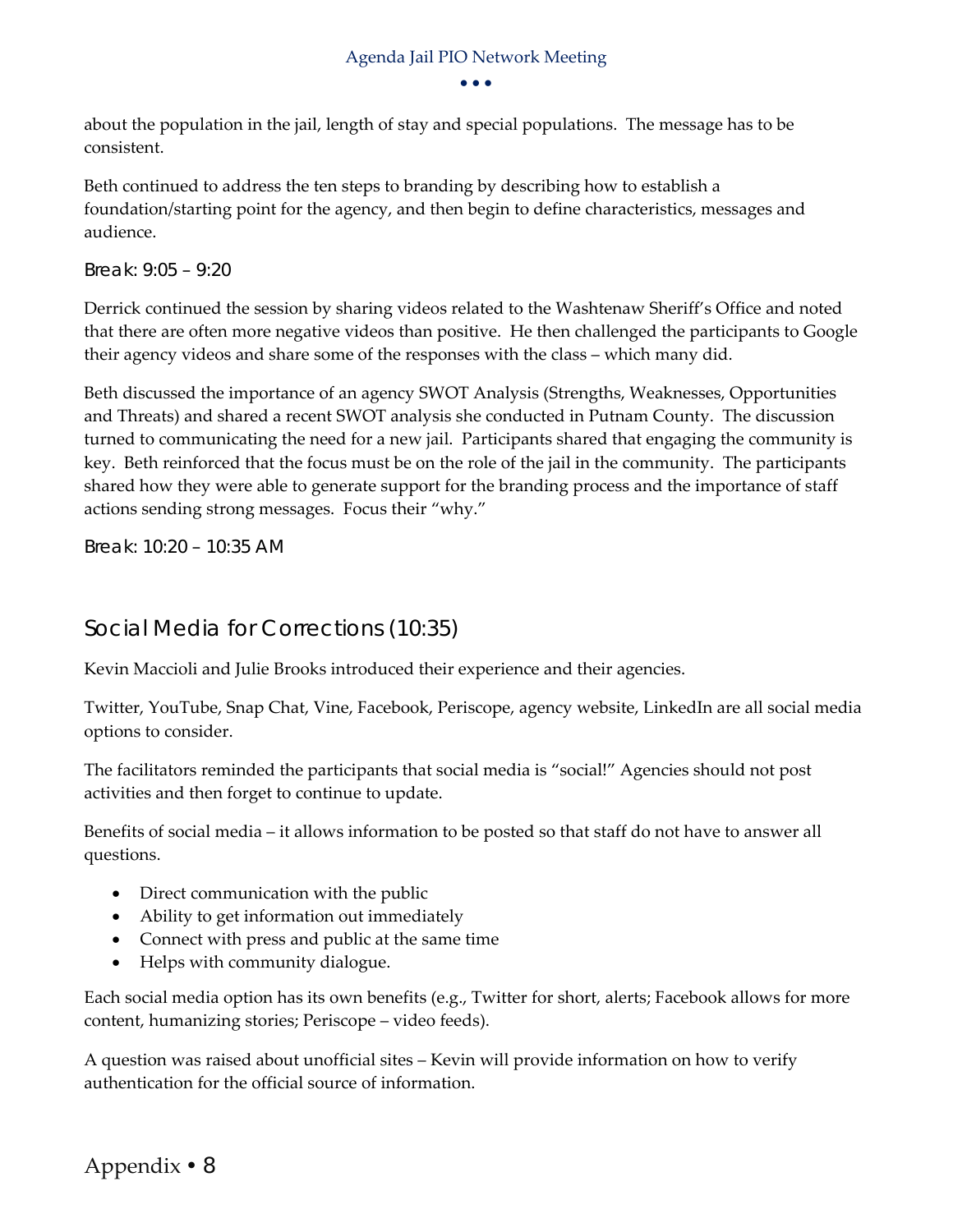$\bullet$ <br> $\bullet$  $\bullet$   $\bullet$ 

Some of the disadvantages:

- Limited to the people who utilize the same tool
- Negative feedback
- Must be constantly maintained
- No filter (Can use disclaimer to delete inappropriate content)
- Important to respond.

 It is important to know state laws regarding inappropriate content and removal or hiding posts. A dashboard can be useful for monitoring incidents and other information.

Ideally, content should be posted regularly: 2‐3 tweets a day; 2‐3 Facebook posts per week

 The use of Applications for the agency. Most of the responses indicated difficulties with using an application. Others have had good experience. Apps work better as a "push" for information rather than engaging people.

#### *Break: 11:20 – 11:30 AM*

 Julie reminded the participants that consideration should be given to having appropriate social media in other relevant languages.

Policies related to social media need to cover agency usage and employee usage.

- Most information available regarding policy development focuses on employee usage.
- Consider if the existing policies and procedures adequately cover employee usage.
- DOJ has a presentation regarding employee use of social media E-communication presentation.
- Considerable discussion ensued about what is acceptable and not with employee usage.

 Kevin shared a video addressing social media related to the Boston Marathon bombing. In a major incident, make sure someone is responsible for monitoring "chat."

Julie and Kevin shared examples of their social media campaigns focusing on detention operations.

Social media training was discussed, and a copy will be provided with the minutes.

Tweet deck, toot suite.

Lunch (12:25 – 1:30)

 Panda introduced the next steps to prepare for the next PIO Network session. Karen facilitated a discussion of hot topics. The hot topics participants identified included:

- Drug Contraband
- Detox
- Medication Assisted Treatment
- Anti-Law Enforcement rhetoric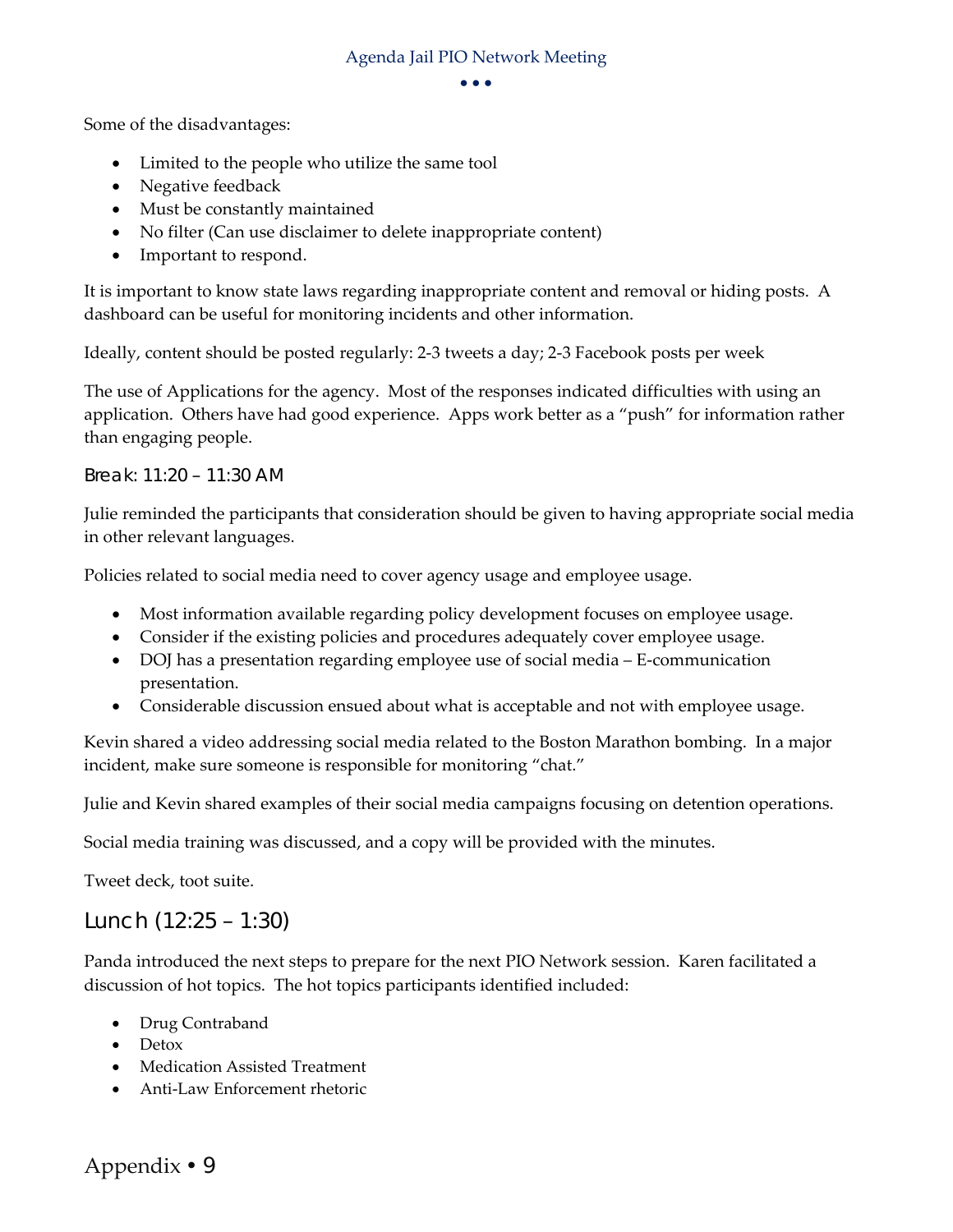#### $\bullet$ <br> $\bullet$  $\bullet$   $\bullet$   $\bullet$

- Repeat Offenders
	- o Resources in the jail
	- o Reentry
- Bail Reform
	- o Diversion
- Social Media Case Law
- Population Management
	- o Transgender
	- o Exploding female population
		- **Program requirement**
		- Birth Control
	- o Restrictive Housing
- Public Information Access / Social Media Caselaw
	- o Body Cameras
		- $F$ OIA
	- o Employee Discipline
- Managing Demonstrators / De-escalation
- Budgets
- Managing a Crisis
	- o Review of an actual event
	- o Healing from the Headline
	- o On‐camera training
- Staff Wellness
	- o Work/Life Balance
	- o Mental Health (vicarious trauma)
	- o Peer Support
	- o Day‐to‐day toll

 Participants were asked to identify their top four topics – the results are provided below. The participants were then directed to stand at the issue they would most like to work on. The breakout groups were tasked to complete the following with respect to their chosen hot topic:

- 1. Define the topic "what does this topic mean to you as the PIO?"
- 2. Identify specific areas or information that needs to be covered.
- 3. Identify the speakers/presenters including peers, SMEs, and/or a panel. (Participants were asked to consider pairing a new attendee with a presenter from the current network meeting.)
- 4. Point of Contact for Panda

\*\*\*\*\*\*\*\*\*\*\*\*\*\*\*\*\*\*\*\*\*\*\*\*\*\*

 Mike introduced the *Social Media Caselaw/ Public Information Access*

 Topic – Procedures for public access to information / social media case law regarding employee discipline/use.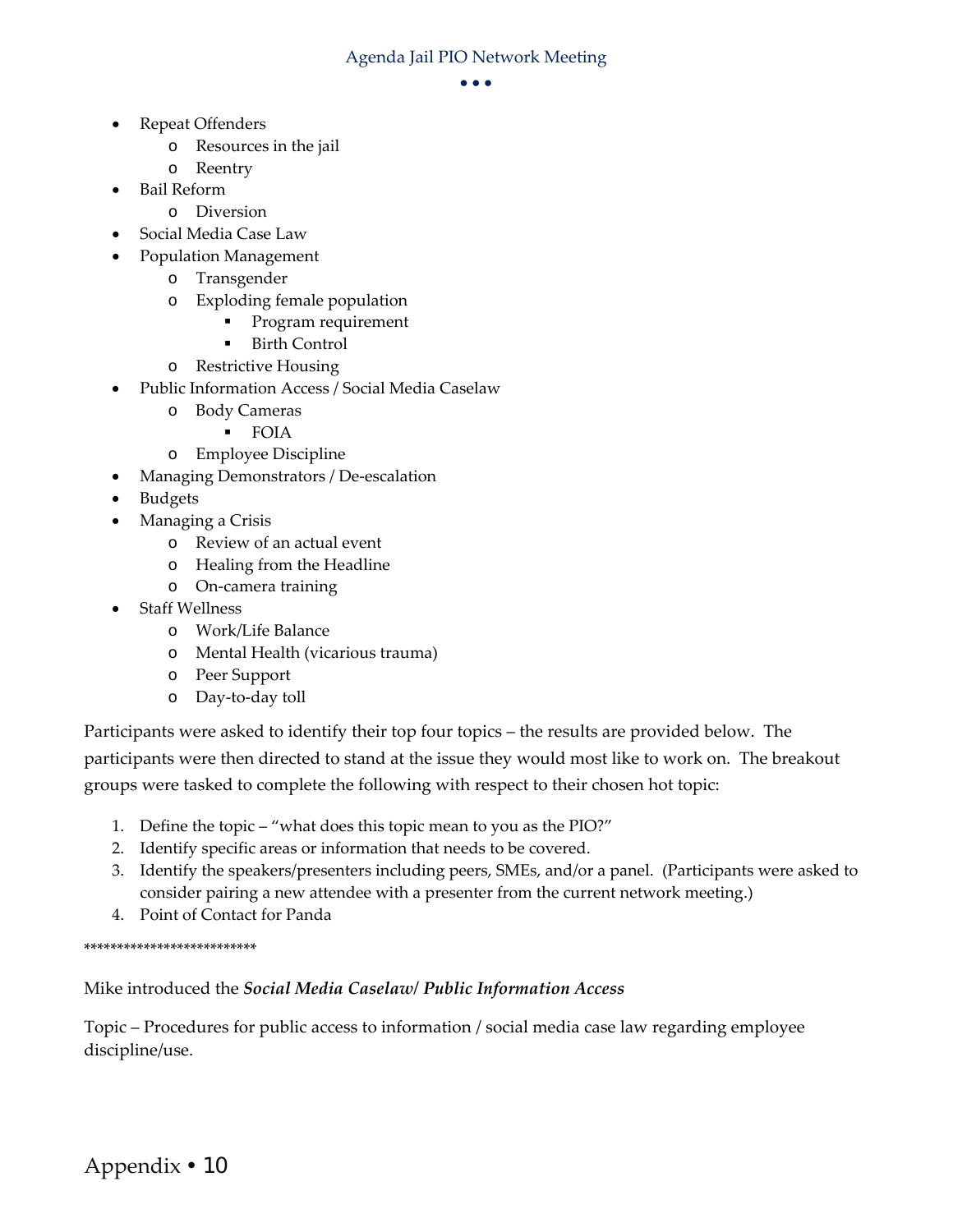$\bullet$ <br> $\bullet$  $\bullet$   $\bullet$   $\bullet$ 

 Areas to cover: Body worn cameras; fixed cameras; how to obtain information from open records; how to access local and state laws regarding open records; mug shots; medical records; ongoing investigations; agency policies.

Presenters: Michael Murphy, Karla West, Jackie Kirby

POC: Karla West – **kwest@dcso.nashville.org**

#### \*\*\*\*\*\*\*\*\*\*\*\*\*\*\*\*\*\*\*\*\*\*\*\*\*\*\*\*

*Staff Wellness* was introduced by Veda.

Focus – a healthy workforce creates a safe, productive environment, and reduces critical incidents.

 Areas to cover: work life balance (approximately 30 minutes focused on PIOs); stress management; corrections fatigue; effective internal communications; employee assistance programs; fitness; command staff turnover.

 Presenters: SMEs (Jamie Brower, John Niccoletti, Sharon Trivetter) – determine if they require payment or invitational. Peers (Laura, Cavin, Veda – as back up).

– POC: Laura Gray – **lgray@rrjva.org**

#### \*\*\*\*\*\*\*\*\*\*\*\*\*\*\*\*\*\*\*\*\*\*\*\*\*\*\*\*

 Crisis Management was introduced by Derrick and Frank with a focus of "surviving a jail crisis in the public's eye." Focus on the good, bad and ugly.

 Areas to cover: preparing for ambush interview (relationships with media, strategies – before/during/after, available tools – social media, positive coverage outweighing negative ‐ healing after the headline); scenario (actual reporter); evaluation; group examples; lessons learned discussion.

Presenters: Reporter, James, Frank, William, and Derrick.

POC: James Keith – jkeith@bexar.org– William is a bac up POC.

\*\*\*\*\*\*\*\*\*\*\*\*\*\*\*\*\*\*\*\*\*\*\*\*\*\*\*

 Recruitment / Retention was introduced by Philip. The focus is "getting and retaining qualified applicants." Additional foci included dealing with staff shortages and staff diversity.

 Areas to cover: Crisis in the jail…..impact on messaging; recruitment: selling the "why"/branding; staff supervision; segmenting recruitment; retention initiatives; data driven (females, males, employee satisfaction, employee screening qualifications, recruitment avenues (churches, colleges, social media).

 Presenters: A panel or guest speaker including: military (local and free), Simon or Julie, LA Communication Strategist (Carolyn), Tim, PR or marketing agency (paid or invitational)

POC: Philip Stelly – stellyp@opso.us

Appendix 11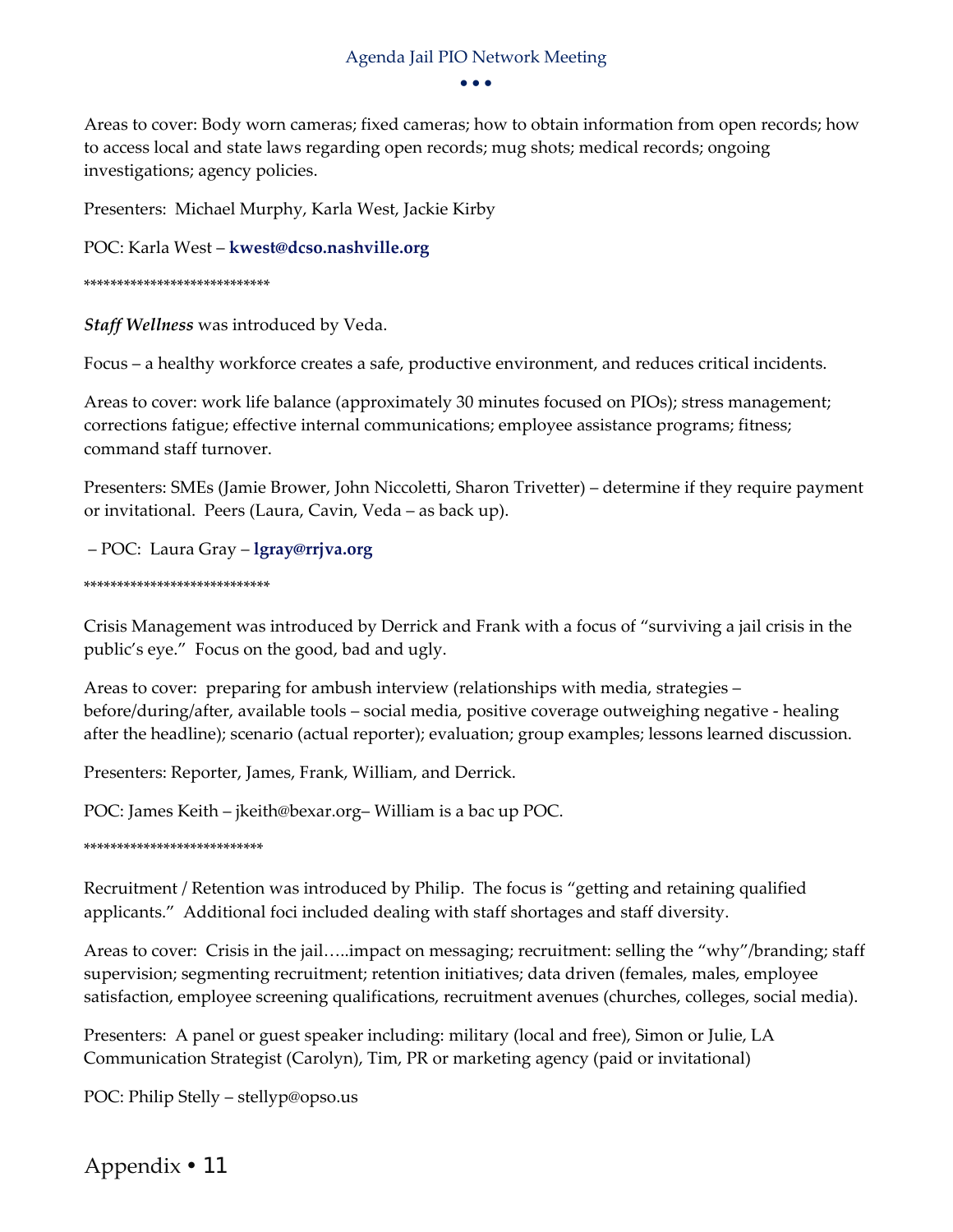$\bullet$ <br> $\bullet$  $\bullet$   $\bullet$ 

Comments from the participants regarding the program.

 Not alone; invigorates; networking is terrific, like having connections, raised the bar to be associated with the group; motives to push leadership; noted that issues considered unique are actually more common; have a lot of new heroes.

 Panda identified several resources available through NIC and other agencies. She also identified some training programs available to jail staff. Lastly, Panda identified procedures for requesting technical assistance. The on‐line forum is in the process of being implemented.

 Participant lists will be distributed in the next few weeks. Panda will also send out information on how to register with SAM.

Panda reviewed the travel reimbursement form.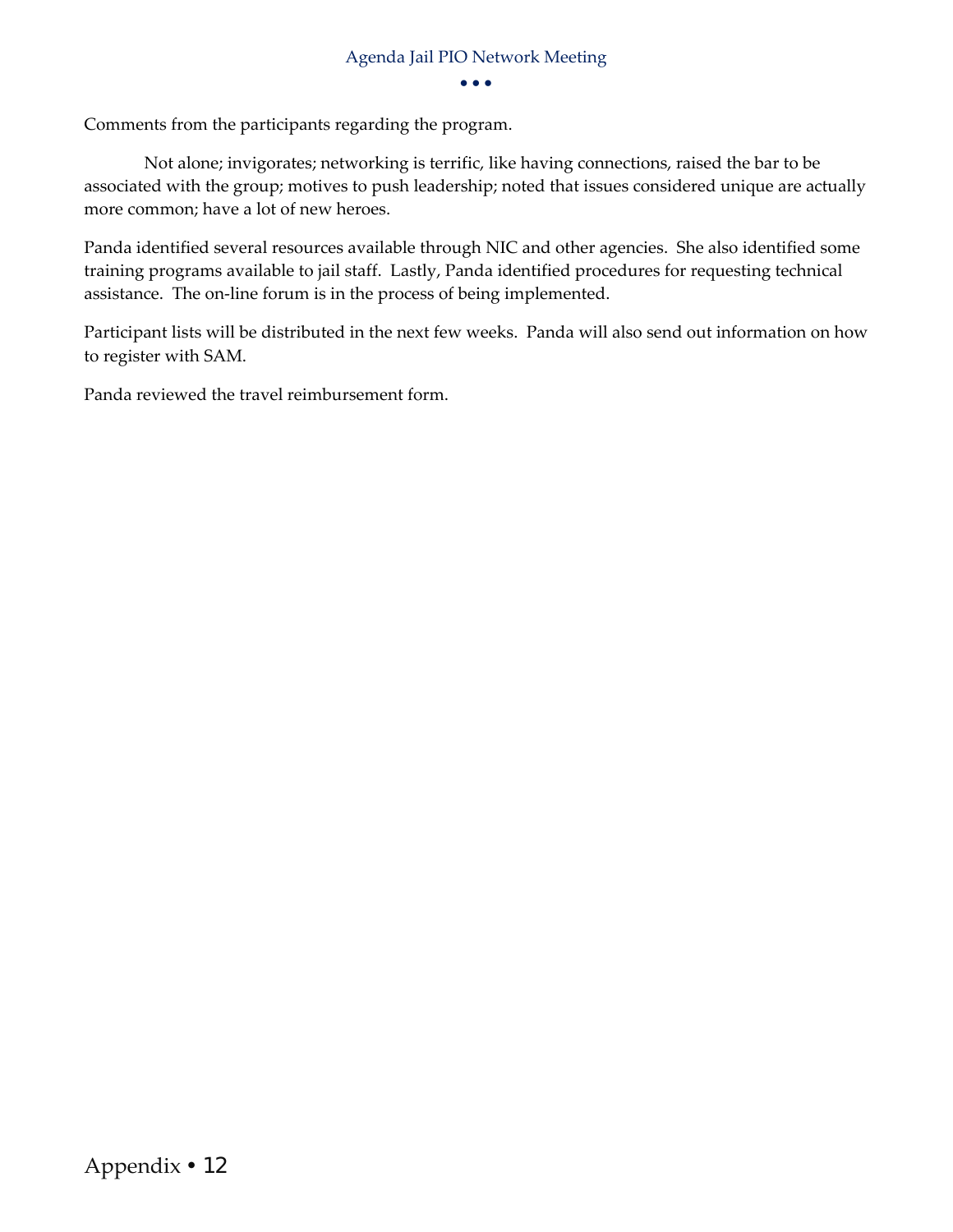$\bullet$ 

## Appendix A - Agenda



**U.S. Department of Justice** 

August 17-18, 2016 Dates:

**National Institute of Corrections** 

Program Number: 16J2001

## **Jail PIO Network Meeting**

## Agenda

| Day 1       |                                  |                                                      |
|-------------|----------------------------------|------------------------------------------------------|
| <b>Time</b> | <b>Topic</b>                     | <b>Presenter</b>                                     |
| $8:00$ am   | Welcome and NIC Overview         | <b>Panda Adkins</b>                                  |
| 8:30 am     | <b>Participant Introductions</b> | <b>Panda Adkins</b>                                  |
| $9:00$ am   | <b>Break</b>                     | All                                                  |
| $9:15$ am   | Mentally Ill in Jail             | Nicole Nishida / James Keith                         |
| $11:15$ am  | <b>Break</b>                     | All                                                  |
|             | 11:30 am Information Center      | All                                                  |
| 12:00 pm    | <b>LUNCH</b>                     | <b>ALL</b>                                           |
| $1:00$ pm   | <b>Managing Crisis</b>           | Simon Crittle/Yolonda Evans,<br>and Jacqueline Kirby |
| $4:00$ pm   | Adjourn                          | <b>Panda Adkins</b>                                  |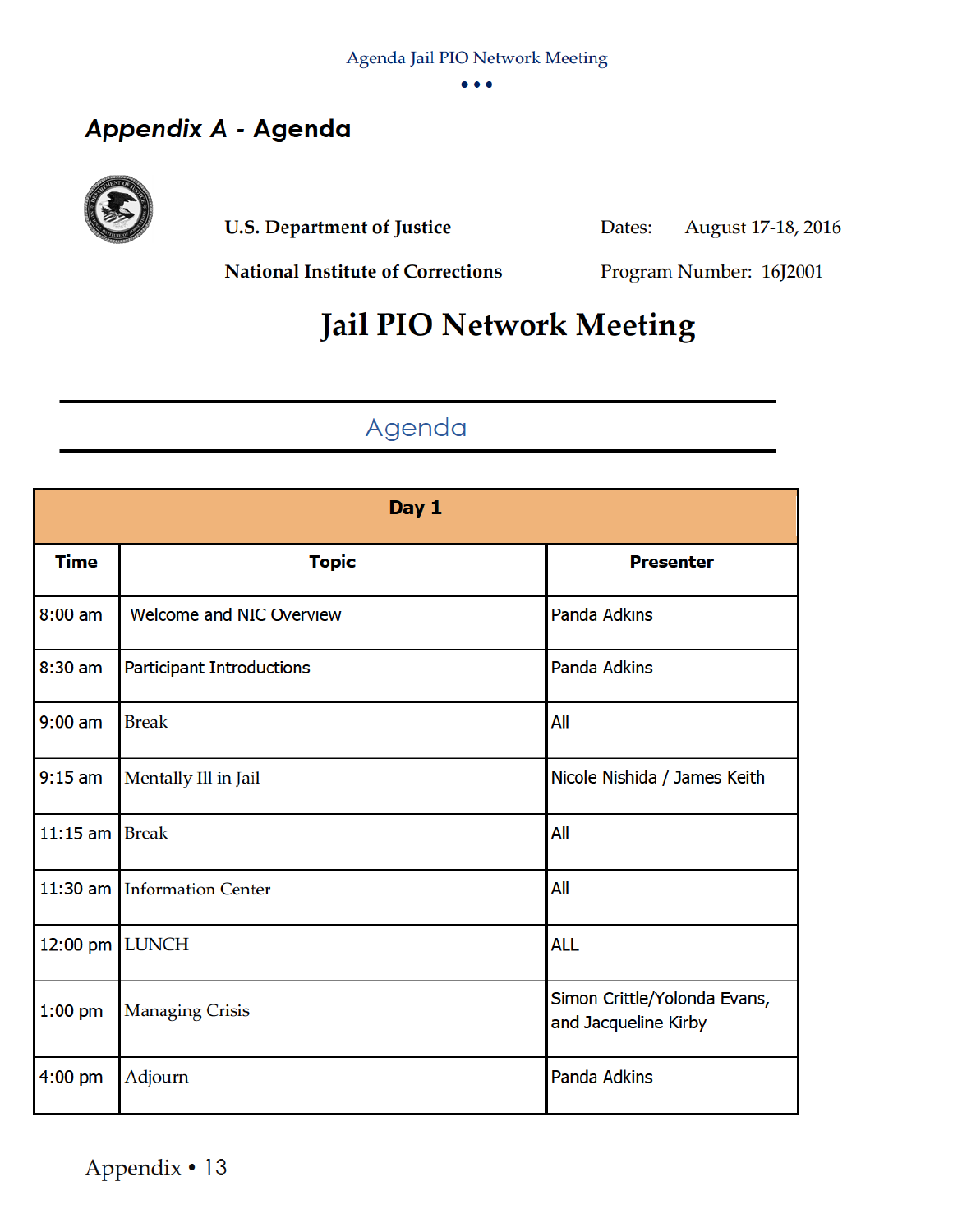$\bullet \bullet \bullet$ 

| Day 2          |                                                              |                                                   |  |
|----------------|--------------------------------------------------------------|---------------------------------------------------|--|
| $8:00$ am      | Welcome and Review from Previous Day                         | <b>Panda Adkins</b>                               |  |
| $8:15$ am      | <b>Branding In A Box</b>                                     | Beth Nelson/Derrick Jackson                       |  |
|                | 10:30 am Social Media for Corrections                        | Kevin Maccioli/Julie Brooks                       |  |
| 12:30 pm LUNCH |                                                              | <b>ALL</b>                                        |  |
| $1:30$ pm      | <b>Hot Topics</b>                                            | <b>Karen Albert</b>                               |  |
| $2:00$ pm      | <b>Breakout Sessions</b>                                     | Participants/Panda Adkins/<br><b>Karen Albert</b> |  |
| $3:00$ pm      | Breakout Session Debrief / Topic Assignments next<br>meeting | Participants / Panda Adkins                       |  |
| $3:30$ pm      | Network Meeting Debrief                                      | Panda Adkins                                      |  |
| $4:00$ pm      | Adjourn                                                      | Panda Adkins                                      |  |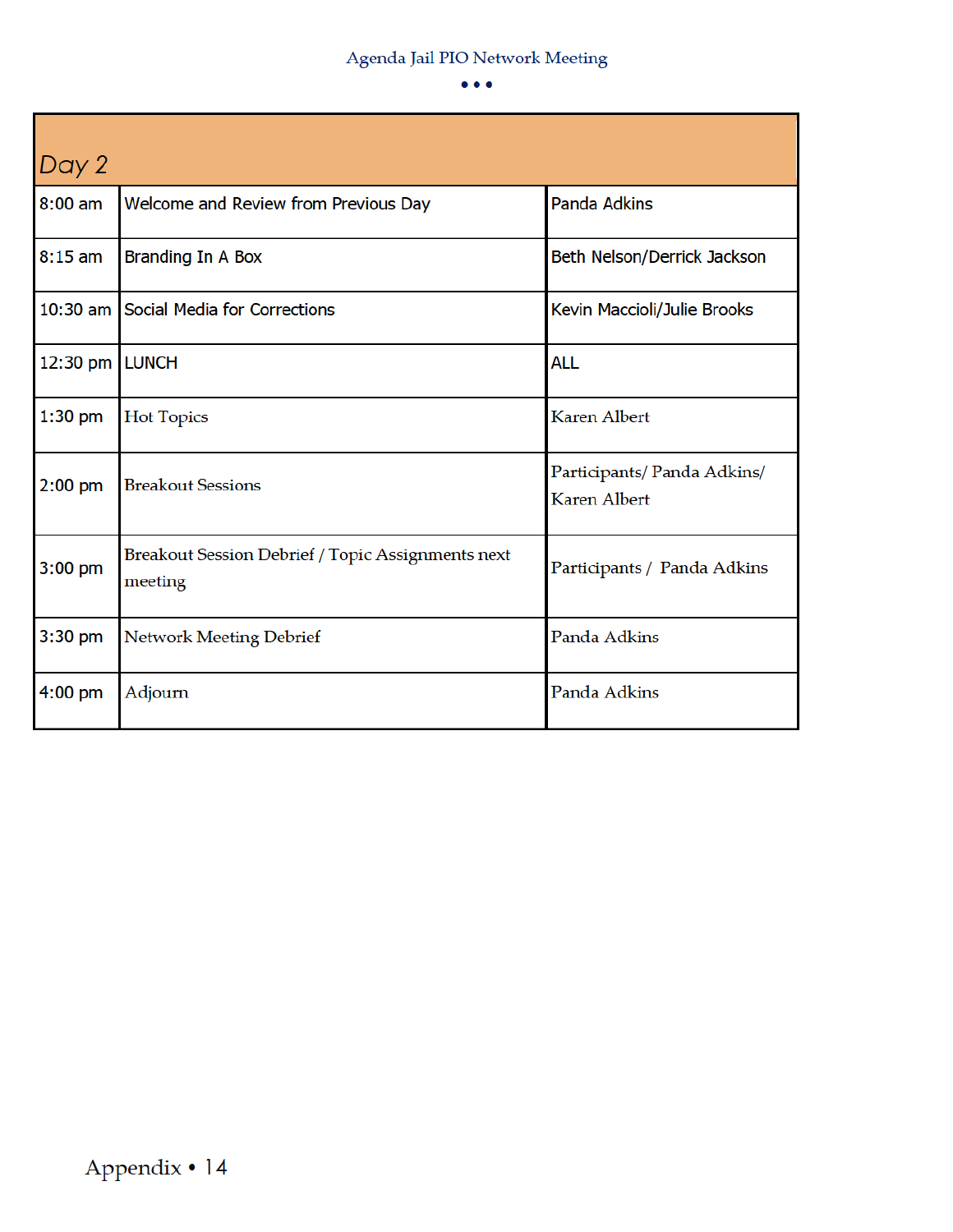## *Appendix B -* **Attendees**

 Simon Crittle Steve Durham Yolonda Evans Tim Fuss Laura Gray Cavin Harley Hope Hicka Derrick Jackson James Keith Jacqueline Kirby Brandy Kuemper Meghan Lee Robert Lipovsky Kevin Maccioli William Maer Tom Mapes Latanya Mells Michael Murphy Beth Nelson Nicole Nihida Philip Stelly Frank Stout Melinda Urbina Karla West Panda J. Adkins, NIC Staff Karen Albert, Facilitator/Recorder Veda Coleman‐Wright Amanda Trump

Julie Brooks